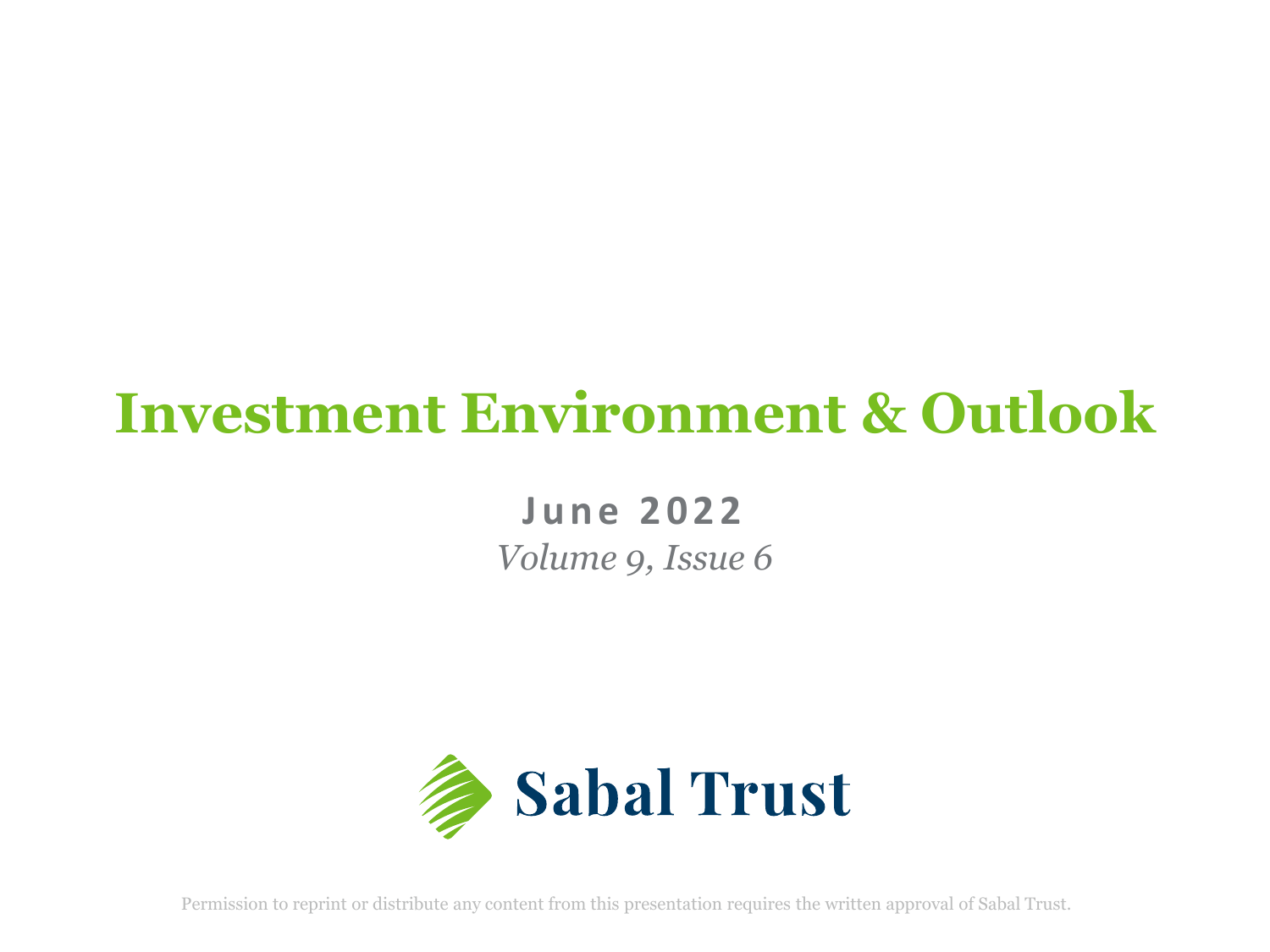# **Market & Economic Environment**

During May, the markets ended flat. However, elevated daily volatility resembled that of a bumpy roller coaster ride. Slowing economic growth, higher interest rates, the reduction of fiscal support measures and compressed corporate profits fueled volatility. In fact, at one point during the month the S&P flirted with bear market territory (-20%) for the year. However, risk assets surged during the last week of May on hopes the Federal Reserve would be less aggressive with interest rates. We believe volatility will remain in place through the summer months and the most effective way to navigate this environment is to have the proper asset allocation strategies using high quality stocks and bonds.

## **1 s t QUARTER EARNINGS RECAP**

Earnings season is almost complete. While many companies reported revenue and earnings exceeding expectations, forward guidance was less robust. Supply chain challenges and inflationary pressures negatively impact profit margins. We are pleased that almost all companies in our portfolio reported solid earnings and pricing power, which supports their attractive dividend policies.

# **CHINA LOCKDOWNS CONSUMER CONFIDENCE**

Consumer confidence directly influences spending. Confidence eased in May, as consumers' outlook on incomes and the economic environment was less optimistic. A more cautious consumer expressed greater concerns over the labor markets and could be early signs that the Federal Reserve's policy tightening process is beginning to impact the economy. An engaged consumer is critical to support economic growth.

## **RUSSIA UKRAINE**

The war in Ukraine continues to exact a terrible human toll. The European Union plans to implement new sanctions. In addition to removing more Russian banks from the Swift financial transactions network, European leaders agreed to impose an embargo on Russian oil. Reducing Europe's reliance on Russian energy is likely to bring higher energy prices, which could fuel additional inflation until alternative sources of energy come on-line.

### **LABOR AND EMPLOYMENT**

May's labor report exceeded expectations but marked the slowest growth since April 2021. The Unemployment Rate was unchanged at 3.6%. The Labor Force Participation rate edged higher to 62.2%. Companies continue to compete for scarce talent. However, annual wage increases slipped 0.4% to 5.2%, which could signal that labor cost inflation has peaked and is moderating. Policy makers will carefully monitor this input cost in future data releases.

China's draconian "COVID Zero" policy lockdowns exacerbated the inflationary impact of supply chain bottlenecks. Without rolling out effective vaccinations and only relying on mass testing and further lockdowns, future COVID variants in China will result in uneven functioning of global supply chains. For this reason, we believe global companies and governments will establish partnerships and make strategic investments in supply chain redundancies.

## **TRADE BARRIERS**

The Biden Administration discussed the idea of removing certain tariffs on Chinese imports. Historically, reducing trade barriers and easing tariffs lower costs and ignite purchasing activity. Yet, realizing the positive impact of lower tariffs will take time. With elevated tensions between the U.S. and China, trade policy is yet another variable that investors should monitor as we move toward the mid-term elections.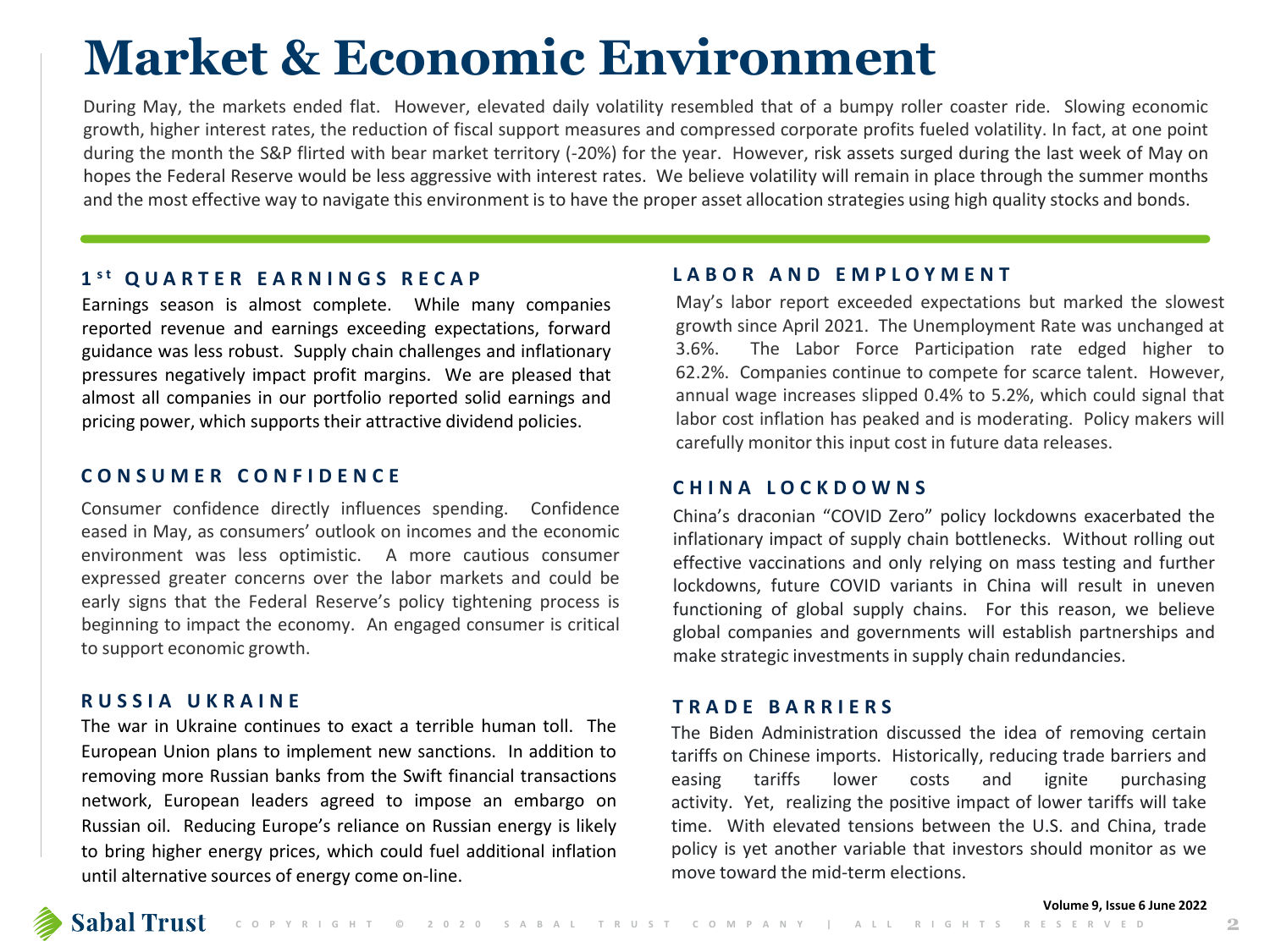# **Interest Rate Observations**

The Federal Reserve remains committed to battling inflation as they telegraphed the path toward higher interest rates. Investors expect 50bps increases at each of the next two FOMC meetings. This cadence gives policy makers optionality to monitor additional inflation readings. Buying time could show inflation data peaking, which might impact the pace of future rate changes. Will the Federal Reserve use their blunt policy tools to successfully navigate the economy to a "soft landing" without causing a recession and create unintended consequences? Only time will tell.

# **YIELD CURVE**

- Amid Federal Reserve commentary and economic data, investors oscillated between inflation concerns and fears of an economic slowdown. Investors debated peak inflation and whether that could sway policy makers from their current path of aggressive policy tightening.
- The latest FOMC minutes indicated 50bps rate hikes at the next two meetings while maintaining flexibility afterward. Additionally, the Central Bank started balance sheet normalization. The pace of balance sheet reduction is expected to ramp up over the next few months.
- At the start of May, anticipation of an aggressive Federal Reserve pushed yields to 3-year highs. However, later in the month, fears of recession triggered a rally in U.S. Treasuries and yields plunged in the belly of the curve. The long end sold off, steepening that segment of the curve.
- As the Federal Reserve expeditiously tightens financial conditions to battle inflationary pressures, volatility is likely to persist which will weigh on future bond returns. Over the past few years, our strategy generated positive returns through very challenging, low yield conditions. As the narrative shifts and we encounter volatility through higher rates, our conservative approach toward credit continues to add value for clients by providing downside protection.



### **Volume 9, Issue 6 June 2022**